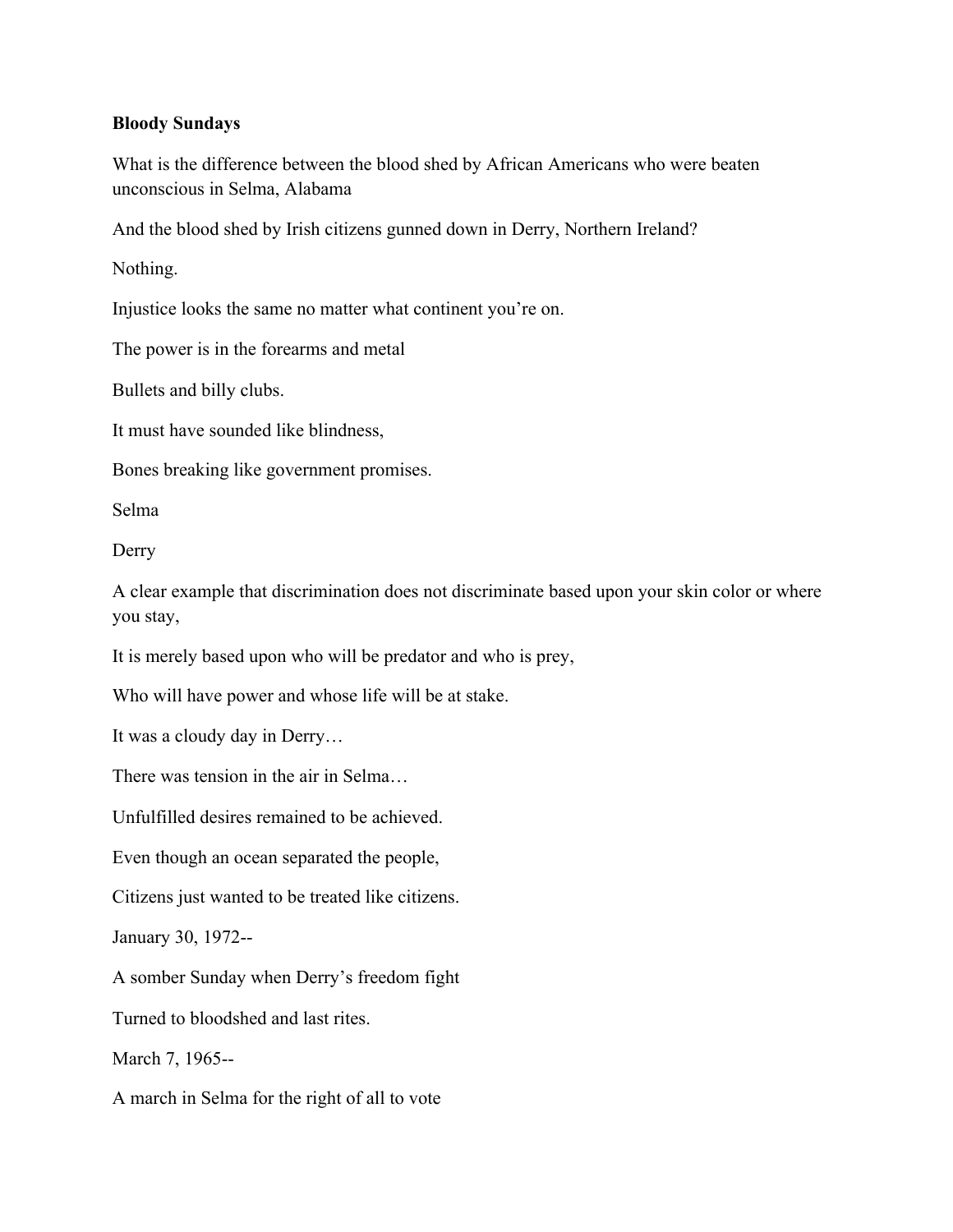Silenced by clubs cracking bones and tear gas choking throats.

The streets remember what happened that Sunday

Irish concrete and Alabama granite churned like the ferocity of the people.

They walked side by side in the same streets

Facing the same obstruction.

What is the difference between Selma and Derry?

Nothing.

Injustice looks the same no matter what continent you're on.

Discrimination does not discriminate based upon your skin color or where you stay,

It is merely based upon who will be predator and who is forced to prey.

## **Bloody Sundays**

A Spoken Word Project commemorating the courage, sacrifice, and legacy of those who marched for civil rights in the face of injustice and oppression in Selma, Alabama, in 1965 and in Derry, Northern Ireland, in 1972

Written and performed by the Memory Project Team at Little Rock Central High School in partnership with the Little Rock Central High School National Historic Site. a unit of the National Park Service

Coached by: Marquese McFerguson, Poet and Faculty Sponsor LRCHS Memory Project Team

© 2015 Little Rock Central High School National Historic Site and LRCHS Memory Project www.lrchmemory.org